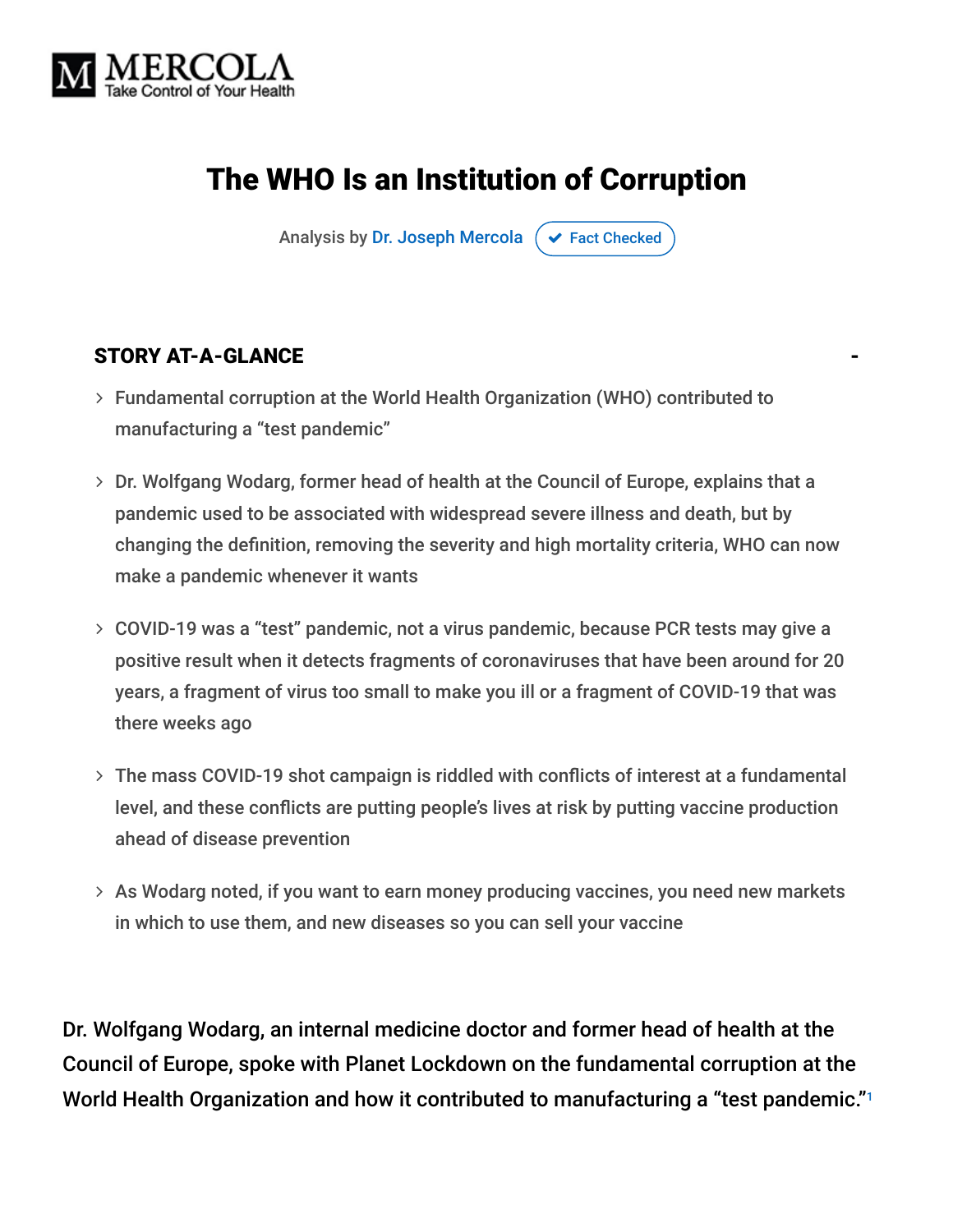The seeds were sown more than a decade ago during the 2009 H1N1 (swine flu) pandemic. In 2010, Wodarg accused pharmaceutical companies of influencing WHO's pandemic declaration, calling swine flu a "false pandemic" that was driven by Big Pharma, which cashed in on the health scare. 2

According to Wodarg, the swine flu pandemic was "one of the greatest medicine scandals of the century."<sup>3</sup> As noted by Planet Lockdown, Wodarg, then a member of the German Parliament, "knew something wasn't right when 800 cases in Mexico was declared a pandemic": 4

*"He dug into the issue and discovered a hornet's nest of lies and corruption inside the WHO. He floored a bill called Fake Pandemic and did much to deflate that fake scare at the time, to the consternation of the corrupt functionaries of these institutions."*

# With a Definition Change, WHO Could Create Pandemic Anytime

Secret agreements were made between Germany, Great Britain, Italy and France with the pharmaceutical industry before the H1N1 pandemic began, which stated that they would purchase H1N1 flu vaccinations — but only if a pandemic level 6 was declared by WHO.

Six weeks before the pandemic was declared, no one at WHO was worried about the virus, but the media was nonetheless exaggerating the dangers.<sup>5</sup> Then, in the month leading up to the 2009 H1N1 pandemic, WHO changed the official definition of pandemic, removing the severity and high mortality criteria and leaving the definition of a pandemic as "a worldwide epidemic of a disease." 6

This switch in definition allowed WHO to declare swine flu a pandemic after only 144 people had died from the infection worldwide. $7$  While the swine flu scare was eventually deflated, this wasn't so with COVID-19, even though the real signs of a pandemic are absent. As Wodarg explained, it used to be that a pandemic was associated with widespread severe illness and death, but that's no longer the case: 8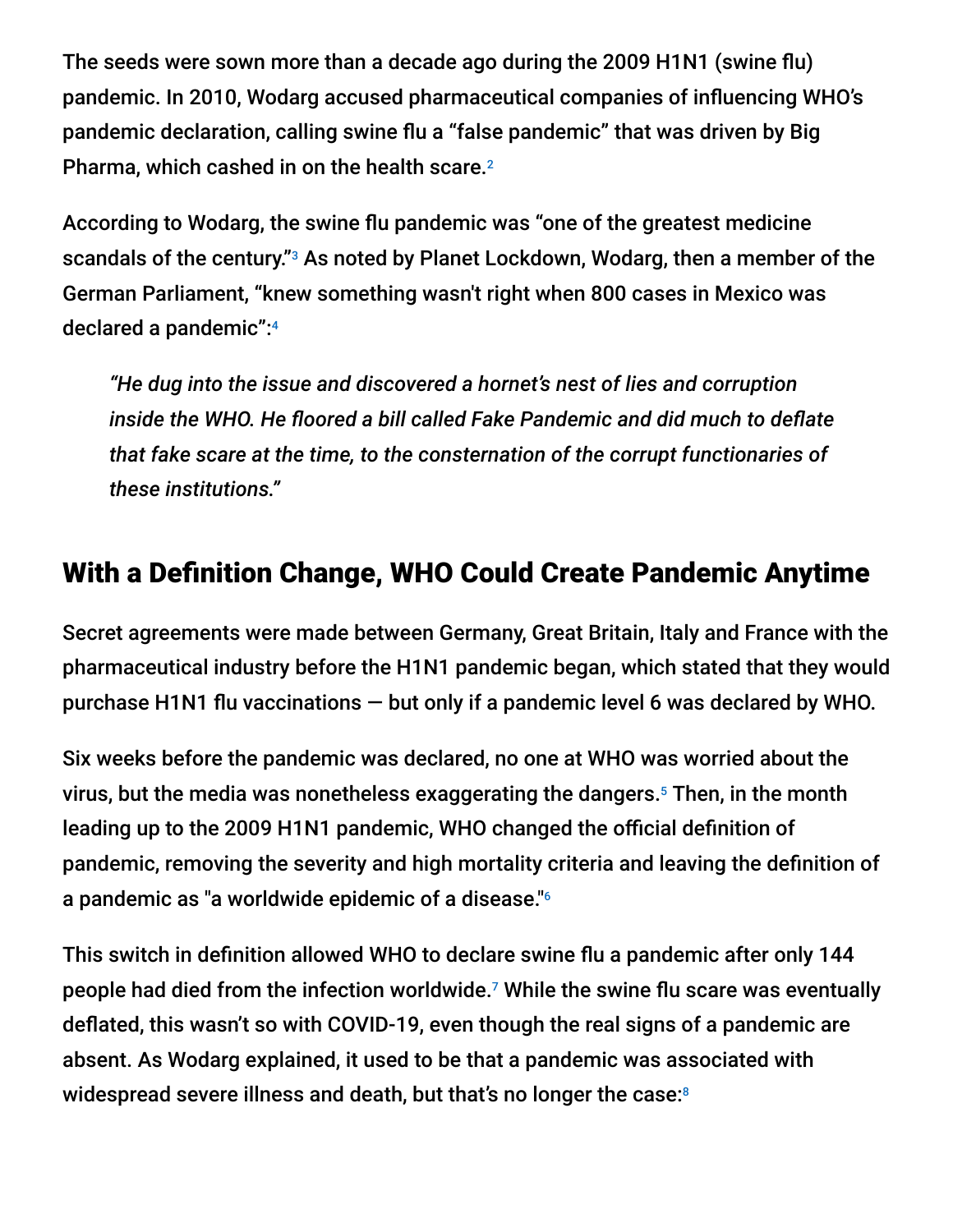*"There was an explanation of what a pandemic is and it always was going with many, many people dying from infections. Many severe diseases, hospitals being overcrowded. It was such a catastrophe … and everyone in the street would notice that there is a pandemic because the neighbors would get ill, the people at work would get ill. In the bus, you would see people coughing.*

*In a pandemic … it's something each of us would experience. This was a pandemic. And WHO changed it."*

By removing the severity and high mortality criteria, WHO could make a pandemic whenever they wanted. "The pandemic is just a picture spread by the media, making us afraid. But what the people experience is not what we used to understand when we used the word epidemic or pandemic," he said. $^{\circ}$  Now, the word pandemic has to do with fear, not illnesses. "It's a brand for fear."

### COVID-19 Is a 'Test' Pandemic

If there hasn't been a true pandemic, in the old definition of the word, then how are the media and government getting all of these high case numbers for COVID-19? This is due to the PCR test.

"It was accepted by WHO, and they said when the test is positive, we have a case of COVID-19. And this is how they started counting the cases," Wodarg said. "What they counted was the activity of testing. And the more they tested, the more cases they found." 10

Positive reverse transcription polymerase chain reaction (RT-PCR) tests are not designed to be used as a diagnostic tool as they cannot distinguish between inactive (noninfectious) viruses and "live" or reproductive ones. 11

Inactive and reproductive viruses are not interchangeable in terms of infectivity. If you have a nonreproductive virus in your body, you will not get sick from it and you cannot spread it to others. Further, many if not most laboratories amplify the RNA collected far too many times, which results in healthy people testing "positive."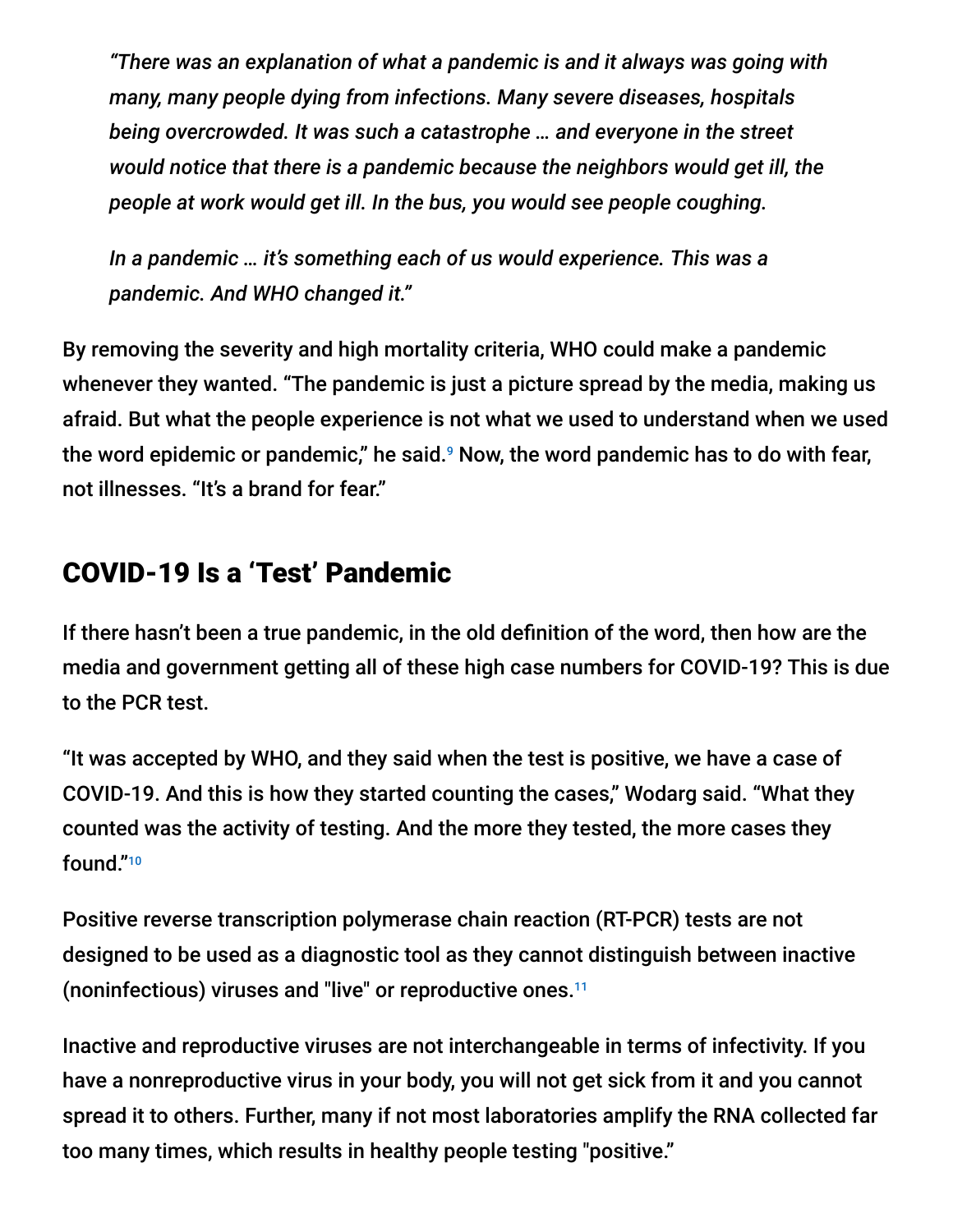The higher the cycle threshold  $(CT) - i.e.,$  the number of amplification cycles used to detect RNA particles  $-$  the greater the chance of a false positive. While any CT over 35 is deemed scientifically unjustifiable, $12,13$  the U.S. Food and Drug Administration and the U.S. Centers for Disease Control and Prevention recommended running PCR tests at a CT of 40. 14

A test known as the Corman-Drosten paper and tests recommended by the World Health Organization were set to 45 cycles.<sup>15,16,17</sup> When labs use these excessive cycle thresholds, you end up with a grossly overestimated number of positive tests, so what we're really dealing with is a "casedemic" $18,19$  — an epidemic of false positives.

Wodarg says COVID-19 "was a 'test' pandemic. It was not a virus pandemic,"<sup>20</sup> because PCR tests may give a positive result when it detects coronaviruses that have been around for 20 years. He explained: 21

*"The SARS viruses, they are very long RNA viruses. There are 30,000 letters in this genetic information. The PCR test only takes a very small part of them, or two parts of them. So two words out of a whole book … before you start testing, you can already estimate how often this test will be positive. If you take a sequence which is in many varieties of viruses, you will have many positive tests."*

The PCR test only tests for certain sequences of the RNA. It gives a positive result when it only finds a small fragment; it doesn't need the whole virus. If the virus was there weeks ago or you have a touch of the virus present, but no infection, it can still test positive and add another COVID-19 "case," even though you're not actually sick.

## COVID-19 Shot Conflicts of Interest Putting Lives at Risk

The mass COVID-19 shot campaign is riddled with conflicts of interest at a fundamental level, and these conflicts are putting people's lives at risk by putting vaccine production ahead of disease prevention. As Wodarg noted, if you want to earn money producing vaccines, you need new markets in which to use them, and new diseases so you can sell your vaccine.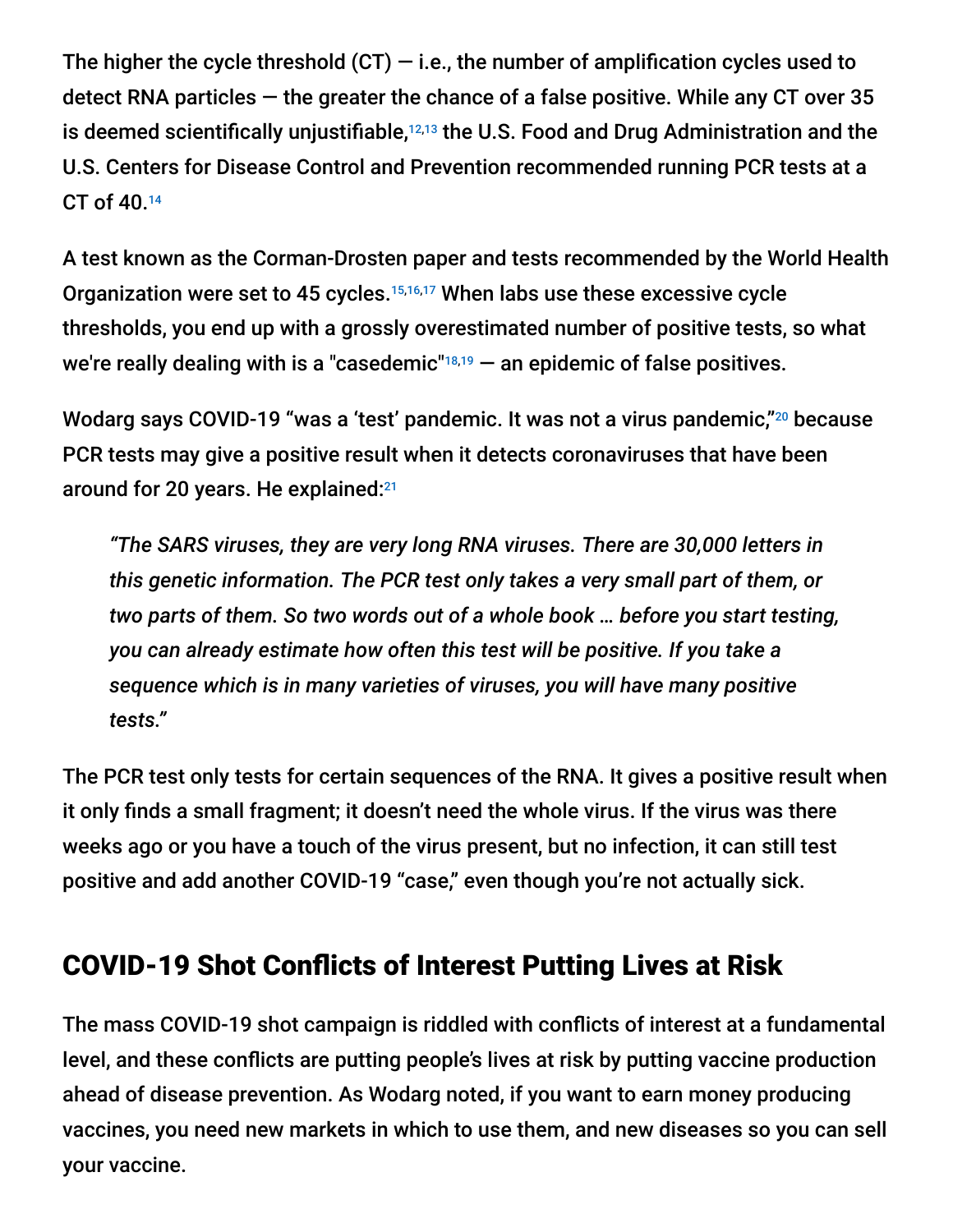"This is a very serious matter," he said, which has nothing to do with health or hygiene  $-$ "it has to do with criminology": $22$ 

*"When they want to sell their vaccines, they need people who are ill so they can make clinical studies. So when there is an outbreak, and they want to make clinical studies with their vaccine to protect people against this disease just breaking out … there is a conflict of interest.*

*If you have normal ways to stop the infection, with hygiene, with distancing, with isolating, with consulting with people, giving advice how to behave … if you stop the disease quickly, you're not able to have enough cases for your study."*

So we have a "pandemic" that's based on a test that doesn't prove infection, but what it did do was make people afraid. And that fear was the basis for saying we need a vaccine. The shots, however, aren't effective.

In November 2020, Pfizer, in a joint venture with Germany-based BioNTech, announced that their mRNA-based injection was "more than 90% effective" in a Phase 3 trial. $^{23}$  This does not mean that 90% of people who get injected will be protected from COVID-19, however, as it's based on relative risk reduction (RRR).

The absolute risk reduction (ARR) for the jab is less than 1%. "Although the RRR considers only participants who could benefit from the jab, the absolute risk reduction (ARR), which is the difference between attack rates with and without a jab, considers the whole population. ARRs tend to be ignored because they give a much less impressive effect size than RRRs," researchers wrote in The Lancet Microbe in April 2021.<sup>24</sup>

Nonetheless, the jabs received emergency use authorization, which has paved the way for vaccine mandates and other assaults to your freedom and health.

### Will Vaxxed People End Up Sicker?

The lack of effectiveness is one key reason why Wodarg believes most people do not need a COVID-19 jab. The other reasons include serious risks of adverse events from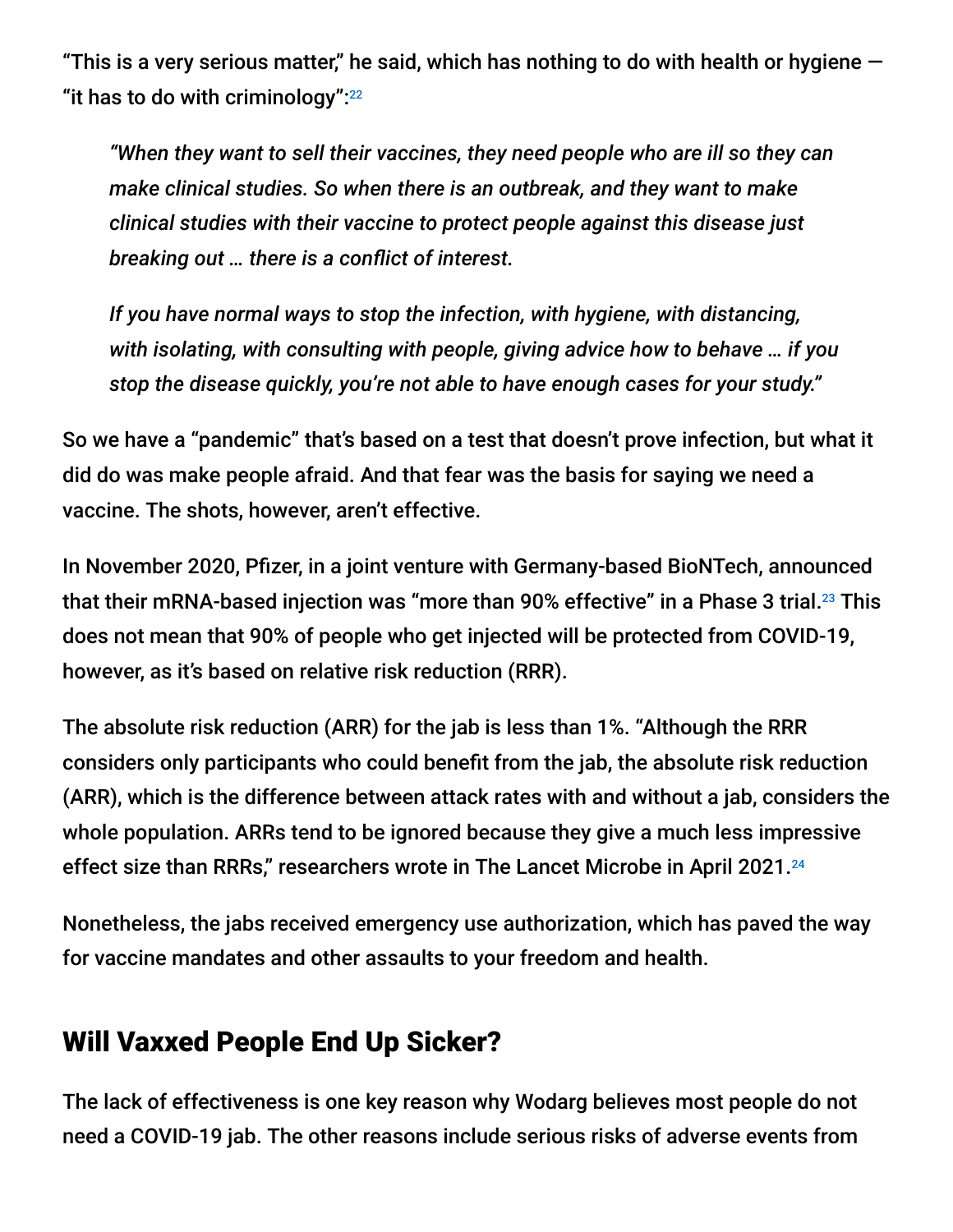these experimental jabs, and the fact that, Wodarg says, cross-immunity exists due to multiple previous exposures to other coronaviruses in most people.<sup>25</sup> "The genetically produced so-called vaccines are not necessary, because we have immunity." 26

As he stated, your immune system is well-equipped to protect you, and new viral exposures each year help to keep this complex system updated. Risk increases when you avoid regular viral exposures to keep your immune system ready: $^{27}$ 

*"Those new ones that come, this is some work for your immune system to get an update, but it doesn't make most people very sick, only in a few, rare cases.*

*When we are not trained, or we didn't have contact with viruses for a very long time, because we were isolated somewhere alone, not having our grandchildren on our knees, not experiencing any training — it's the same when you are out of training and you suddenly have to climb a high mountain. Maybe your heart goes into failure and you die — maybe you die when you have contact with something your immune system has forgotten."*

The spike protein that the shots stimulate your cells to produce is also deeply concerning, since it's toxic: 28

*"Vaccines are made to stimulate our cells, we don't know which cells, or where the injection goes, but those cells that get contact with the vaccine, they produce spike proteins, which are very toxic. Normally, those spike proteins don't come into the blood, this is why we don't get seriously ill from coronaviruses. When you inject them, you bypass the natural immunity."*

This is a likely reason why there are so many side effects associated with the shots, as injecting these spike proteins is unnatural and very dangerous. It's since been revealed that the spike protein on its own is enough to cause inflammation and damage to the vascular system, even independent of a virus. 29

Further, Wodarg says, once your body has been injected with the spike protein, it may have an overreactive response the next time it comes in contact with a typical coronavirus, potentially leading to a dangerous cytokine storm.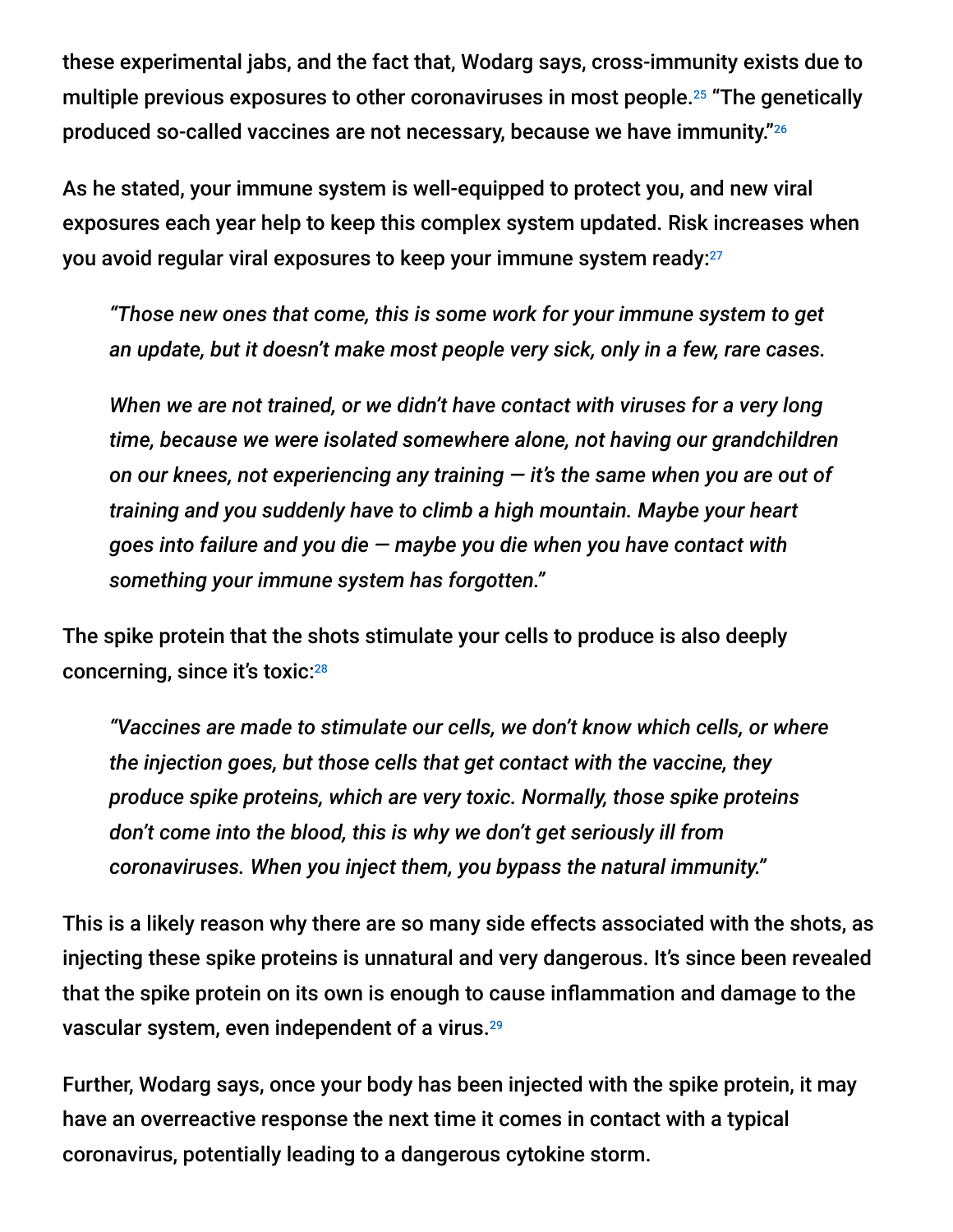When counting COVID-19 cases this winter, Wodarg believes it is important to ask whether the person received a COVID-19 shot or not. "I am quite sure," he said, "that those people vaccinated will be the severe cases and that those who are not vaccinated will just experience a normal flu." 30

What's more, once you're vaccinated, they have all your data  $-$  the batch of the shot, the date and time. So, you're essentially part of a clinical trial that you've never agreed to, and there's no transparency about the risks involved. Wodarg believes that the pandemic "emergency" is being prolonged from month to month because it helps their injection studies, even as there are massive conflicts of interest involved.

If you listen to the media, you'll be brainwashed that the jab is necessary, but don't fall for the hype, including that getting the shot will earn you your freedom back. Wodarg said: 31

*"You won't be free to travel. You will be controlled nevertheless, because the next virus already comes, the next jab is waiting. They want to perpetuate this game with us, with vaccines and with vaccine passports. It's just the perfect control by this market and it has nothing to do with health. So we have to stop it."*

#### **Sources and References**

- <sup>1, 4</sup> [Rumble, Planet Lockdown, Wolfgang Wodarg, Full Interview, October 18, 2021](https://rumble.com/vnwzlh-wolfgang-wodarg-full-interview-planet-lockdown.html)
- <sup>2</sup> [Daily Mail January 17, 2010](https://www.dailymail.co.uk/news/article-1242147/The-false-pandemic-Drug-firms-cashed-scare-swine-flu-claims-Euro-health-chief.html)
- <sup>3</sup> [The Times of Israel May 14, 2020](https://blogs.timesofisrael.com/why-eu-investigated-who-for-fake-pandemic/)
- <sup>5, 7</sup> [BitChute, TrustWHO](https://www.bitchute.com/video/kEn3iVabHtao/)
- <sup>6</sup> [Wayback Machine, WHO Pandemic Preparedness September 2, 2009 \(PDF\)](http://whale.to/vaccine/WHO2.pdf)
- <sup>8</sup> [Rumble, Planet Lockdown, Wolfgang Wodarg, Full Interview, October 18, 2021, 2:05](https://rumble.com/vnwzlh-wolfgang-wodarg-full-interview-planet-lockdown.html)
- <sup>9</sup> [Rumble, Planet Lockdown, Wolfgang Wodarg, Full Interview, October 18, 2021, 5:40](https://rumble.com/vnwzlh-wolfgang-wodarg-full-interview-planet-lockdown.html)
- <sup>10</sup> [Rumble, Planet Lockdown, Wolfgang Wodarg, Full Interview, October 18, 2021, 8:50](https://rumble.com/vnwzlh-wolfgang-wodarg-full-interview-planet-lockdown.html)  $\bullet$
- <sup>11</sup> [CDC 2019 Novel Coronavirus RT-PCR Diagnostic Panel July 13, 2020 \(PDF\)](https://www.fda.gov/media/134922/download)
- <sup>12</sup> [The Vaccine Reaction September 29, 2020](https://thevaccinereaction.org/2020/09/coronavirus-cases-plummet-when-pcr-tests-are-adjusted/)  $\bullet$
- <sup>13</sup> [Jon Rappoport's Blog November 6, 2020](https://blog.nomorefakenews.com/2020/11/06/smoking-gun-fauci-states-covid-test-has-fatal-flaw/)
- <sup>14</sup> [FDA.gov CDC 2019-nCoV Real-Time RT-PCR Diagnostic Panel Instructions, July 13, 2020 \(PDF\) Page 35](https://www.fda.gov/media/134922/download)
- <sup>15</sup> [WHO.int Diagnostic detection of Wuhan Coronavirus 2019 by real-time RT-PCR, January 13, 2020 \(PDF\)](https://www.who.int/docs/default-source/coronaviruse/wuhan-virus-assay-v1991527e5122341d99287a1b17c111902.pdf)
- <sup>16</sup> [WHO.int Diagnostic detection of 2019-nCOV by real-time RT-PCR, January 17, 2020 \(PDF\)](https://www.who.int/docs/default-source/coronaviruse/protocol-v2-1.pdf?sfvrsn=a9ef618c_2)